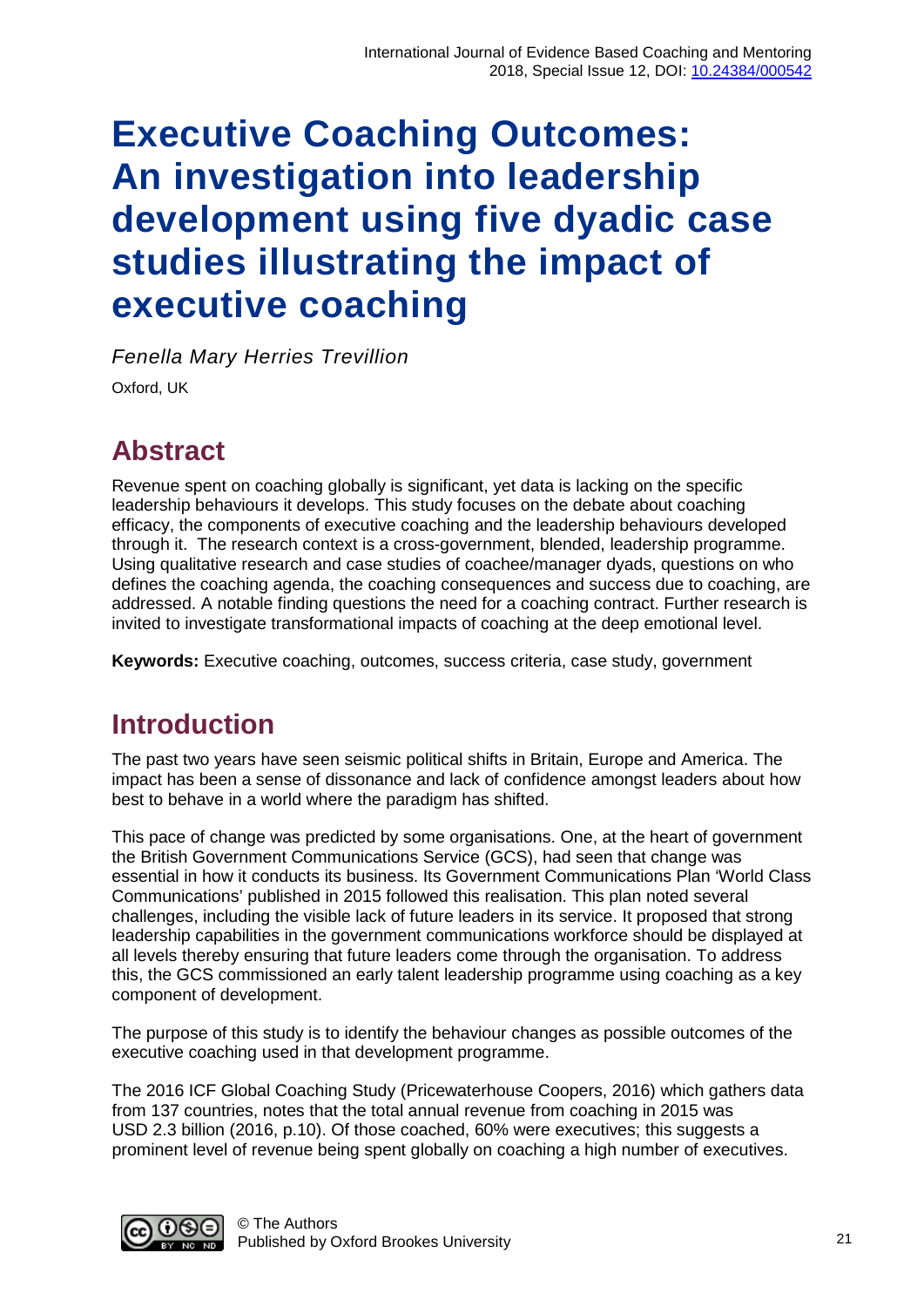With the period of "Intensification of fiscal contraction (2013-15)" (Ortis and Cummins 2013, p40) there was considerable scrutiny in all sectors on expenditure, especially those arising from non-frontline services. Leaders require evidence on the impact of coaching to give them greater leverage when arguing for funds to resource it.

The programme manager leading the development programme in this study was committed to including coaching as an aspect of the blended, hub and spoke programme model. Given the context of this scrutiny, they chose to gather data on the efficacy of the coaching, once the programme was underway. This data indicated that the coaching was successful yet there was a lack of granular evidence of the actual change it brought to the programme attendees.

This study's investigator was a coach on that programme and requested by the programme manager to examine the impact of coaching on programme participants with a specific emphasis on the behaviour change developed through the process. The examination includes coaching success factors and any further issues regarding coaching that arose through the study.

The study starts with a literature review, drawing attention to various definitions of executive coaching, (the membership organisation Association for Coaching (2017), Jones et al (2016), de Haan et al (2013), Grant et al (2009), Bluckert (2005) and Stern (2004)), coaching benefits and the debates arising from this topic. It then examines the studies on coaching as part of a development programme and notes gaps in the subject area revealing the emergence of opportunities for new research to take place.

There follows the description of the design, the methodology, the findings and analysis. The conclusion addresses the implications for theory and practice, further work and the significance of the work in terms of extending knowledge in the coaching field. The concluding section includes a call for further investigation in to the transformational benefits of coaching at a deep internal level.

### **Literature Review**

The definitions of executive coaching are examined followed by a review of the benefits of coaching, leading to examining the levels of benefit of coaching and suggests this might align with the level at which coaching comes in. The examination on efficacy extends to studies on coaching as part of blended development programmes and exposes a dearth of research on coaching outcomes data from perspectives other than the coach and the coachee. This provided an opportunity for a unique contribution to the field from a study using a different perspective through the inclusion of self and observed reports by the coachee and their manager on the impact and ensuing change engendered through coaching.

The examination of definitions of executive coaching reveals that they are many and varied, showing some coherence, some variations and some overlaps in the terms used by authors in the field. There is coherence on the view that coaching is a one-to-one, non-hierarchical trusted relationship between a person in an organisation (a coachee) and a coach (Jones et al, 2016; Grant et al, 2009; de Haan et al, 2013; Stern, 2004). A common characteristic of the relationship was that it is underpinned by a three or four-way contract between the coachee, the coach, their manager and sometimes another representative of the organisation. This clarified relationships and identified the coaching outcomes (Sherman and Frees, 2004; Hay, 2007; Turner and Hawkins, 2016); the rationale given is the contract exploits the "productive tensions" (Sherman and Frees 2004, p.86) between stakeholders and clarifies responsibilities (Hay 2007) thus increasing its effectiveness. The variance that

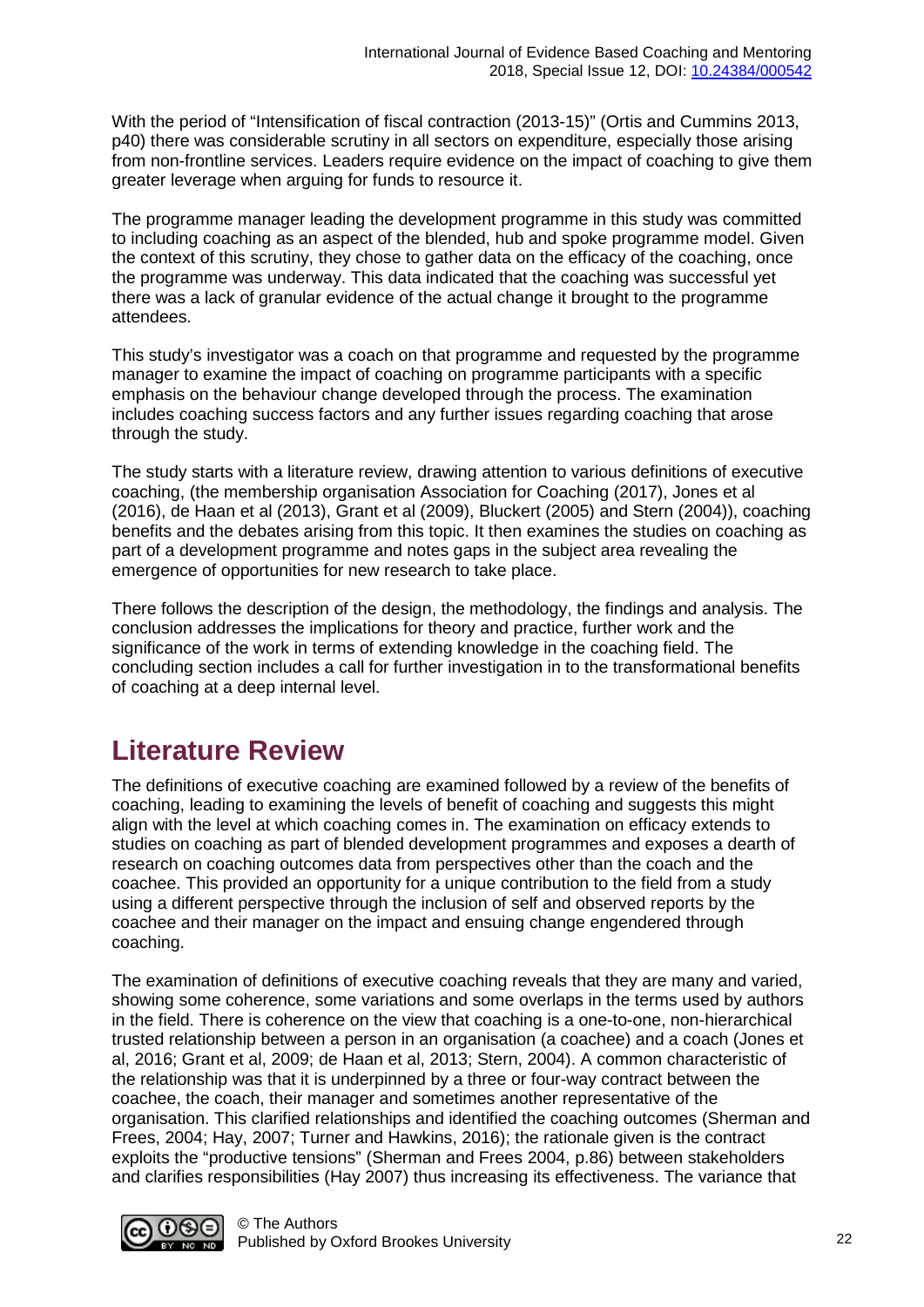occurred in the above studies was in the coachee's level in the organisation and whether the benefits were to the coachee and/or to the organisation.

A further difference occurs in the overlapping use of the terms coaching, executive coaching and business coaching. For instance, Bluckert (2005) in his study on critical factors in executive coaching predominately used the term coaching and not executive coaching. Similarly, the 6<sup>th</sup> Ridler Report, Mann (2016) review on coaching in organisations, used the word coaching throughout the document, although it did differentiate between Professional Executive Coaching (PEC) and line managers who adopt a coaching style within organisations.

Another theme was the inclusion of personal and or business development topics within coaching. The membership organisation Association for Coaching (2017), Jones et al (2016), de Haan et al (2013), Grant et al (2009) and Stern (2004) all define executive coaching as working on organizational or business-related outcomes as well as personal ones, business coaching definitions emerge as different. The Association for Coaching's definition sees it as supporting the individual "to achieve improved business performance and operational effectiveness" (Association for Coaching, 2017). Bluckert's (2006) view chimes with this whilst his definition of executive coaching focused on the coach (rather than the outcome), and saw them as "behaviourally trained practitioners working with a distinctive methodology" (2006, p. 2).

The common components and the variations in the components of executive coaching are illustrated in Figure 1 below:



#### *Figure 1: The Components of Executive Coaching*

Legend: Common components defined in executive coaching

 $\langle \rangle$  Components where there was a range of views

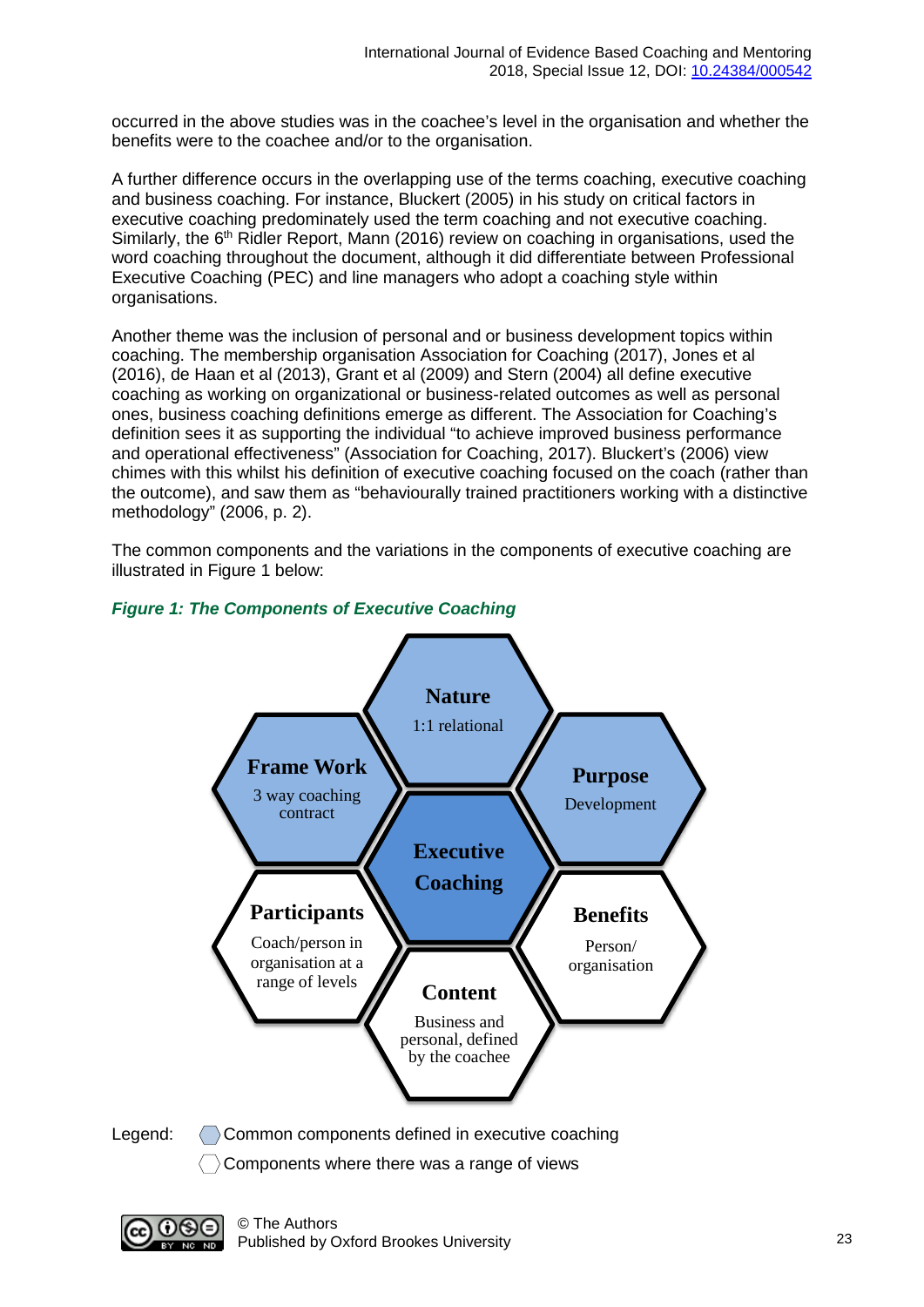# **Coaching Benefits**

De Haan et al (2013) saw executive coaching as a "form of leadership development" (p. 41) that "results in a high occurrence of relevant, actionable, and timely outcomes for clients" (p. 41). In contrast Jones et al (2016) saw it as coachees achieving their own objectives. In an earlier study, Olivero et al (1997) noted coaching as being successful in increasing productivity.

The intention of the current study is to identify behaviours, defined as "actions, activities, and processes initiated in response to stimuli which are either internal or external" (Psychology Dictionary 2017) that changed through coaching. The development programme guide for the early talent programme, the subject of this study, the key skills and behaviours identified to be successful, were derived from 11 dimensions of potential, identified at a Communications Director's workshop (programme manager, personal communication, 3/08/2016). These showed a mixture of internal and externally facing capabilities, for instance: "adaptability", "resilience" and "interpersonal skills" and "relationship building".

It is notable that the literature studies reviewed, generally focus on internal abilities rather than external behaviour as coaching benefits, illustrated well in Figure 2 below in Armstrong et al's (2007) "Integrated Coaching Framework" (2007, p. 5) used by the Institute of Executive Coaching and Leadership (IECL). See Figure 2 below.

Self-efficacy, seen in Figure 2 as an intrapersonal benefit, was described by Bandura (2012) as "a constituent of intrapersonal influences, (that…) people have a hand in shaping events during the course their lives take" (2012, p. 11). Self-efficacy, noted by Baron and Morin (2010) is named in many studies as being a coaching benefit. In their qualitative study on leadership development, they compared learning that took place in classrooms, through action learning sets and through coaching and found that "executive coaching was positively associated with self-efficacy (2010, p. 30).

Other benefits, such as self-confidence, were seen by Stankov et al (2012) as a cognitive ability. They described it as a trait that relates to a certain response by one individual to another that "indicates the certainty about the accuracy of [their] own answers" (2012, p. 747). Similarly, strategic ability seen as a leadership skill, was identified as a coaching benefit (Kombarakaran et al, 2008).

Through drawing out the definitions of the internal factors and behaviours defined in the studies on coaching efficacy, it emerged that these broadly align with Armstrong et al's (2007) three levelled framework in Figure 2, where the deepest level (intrapersonal), is affective in nature, the second level (interpersonal), skills based and the highest being instrumental or results based.

Further examination of the coaching levels of intervention show several models to be similar. Hardingham (2004) described psychological levels used to build rapport; Bossons et al (2015) used "logical levels" (2015, p. 160) and noted that we "organise our experience in to hierarchical structures" (2015, p. 160). Dilts (1999) pointed to changes that take place at a deeper level, radiate to all the levels above it, implying that the behaviour change is more transformational (defined as "marked change in form, nature or appearance of" Soanes and Stephenson (2005, p1873)) if the work with the client takes place at a deeper level. McDermott (2016) in their work on neuro-linguistic programming and coaching, similarly noted logical levels as a model which identifies the level at which coachee's use of specific language to talk about an issue gives an opportunity to coaches to choose which level to engage with the coachee on their issue.

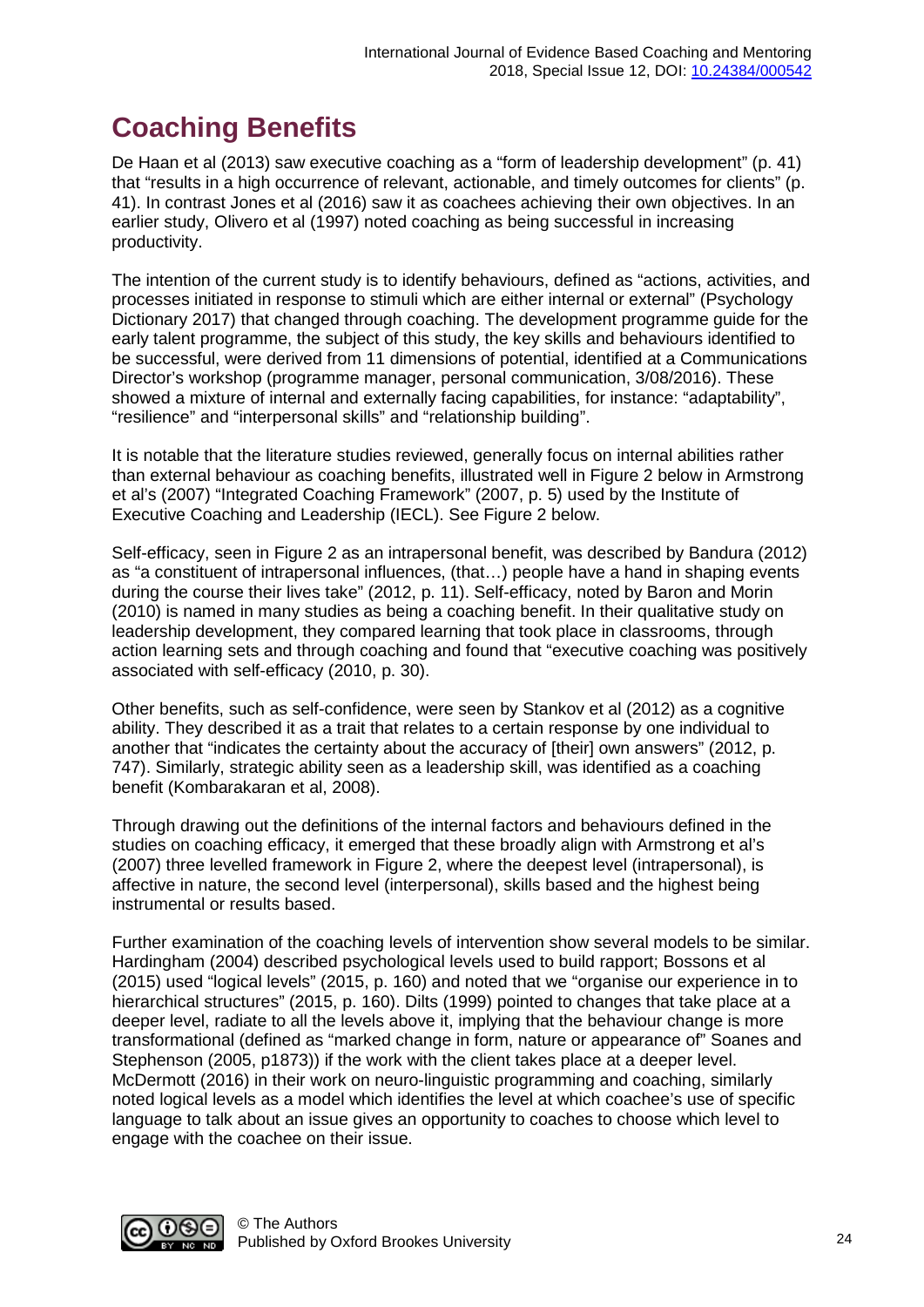| <b>Coaching Resources</b> |  | <b>Coaching Outcomes</b><br>(Benefits)  | <b>Qualities of the Coaching</b><br>Relationship |
|---------------------------|--|-----------------------------------------|--------------------------------------------------|
|                           |  | <b>Instrumental</b>                     |                                                  |
|                           |  | Performance Orientation                 | <b>Understanding the</b><br>business context     |
| <b>Context</b>            |  | Prioritisation                          |                                                  |
|                           |  | Strategic Approach                      | <b>Learning Framework</b>                        |
|                           |  | Interpersonal                           | Action Planning/Challenge<br>and stretch         |
|                           |  | <b>Assertiveness</b>                    |                                                  |
| Coach                     |  | <b>Increased Self</b><br>Confidence     | <b>Safe Place</b>                                |
|                           |  | <b>Emotional and Social</b><br>Literacy | <b>Powerful Questions</b>                        |
|                           |  |                                         |                                                  |
| <b>Coachee</b>            |  | Intrapersonal                           | <b>Strengths Based</b>                           |
|                           |  | Self-Efficacy                           | Approach                                         |
|                           |  | Self-Awareness                          |                                                  |
|                           |  | Agency                                  |                                                  |
|                           |  |                                         |                                                  |

#### *Figure 2: Adapted from the IECL "Integrated Coaching Framework" (2007, p. 5)*

These ideas are brought together in Figure 3 illustrating the level at which coachees might be coached to achieve specific benefits. The six levels broadly relate to the three in Armstrong et al's (2007) framework yet give more level complexity.

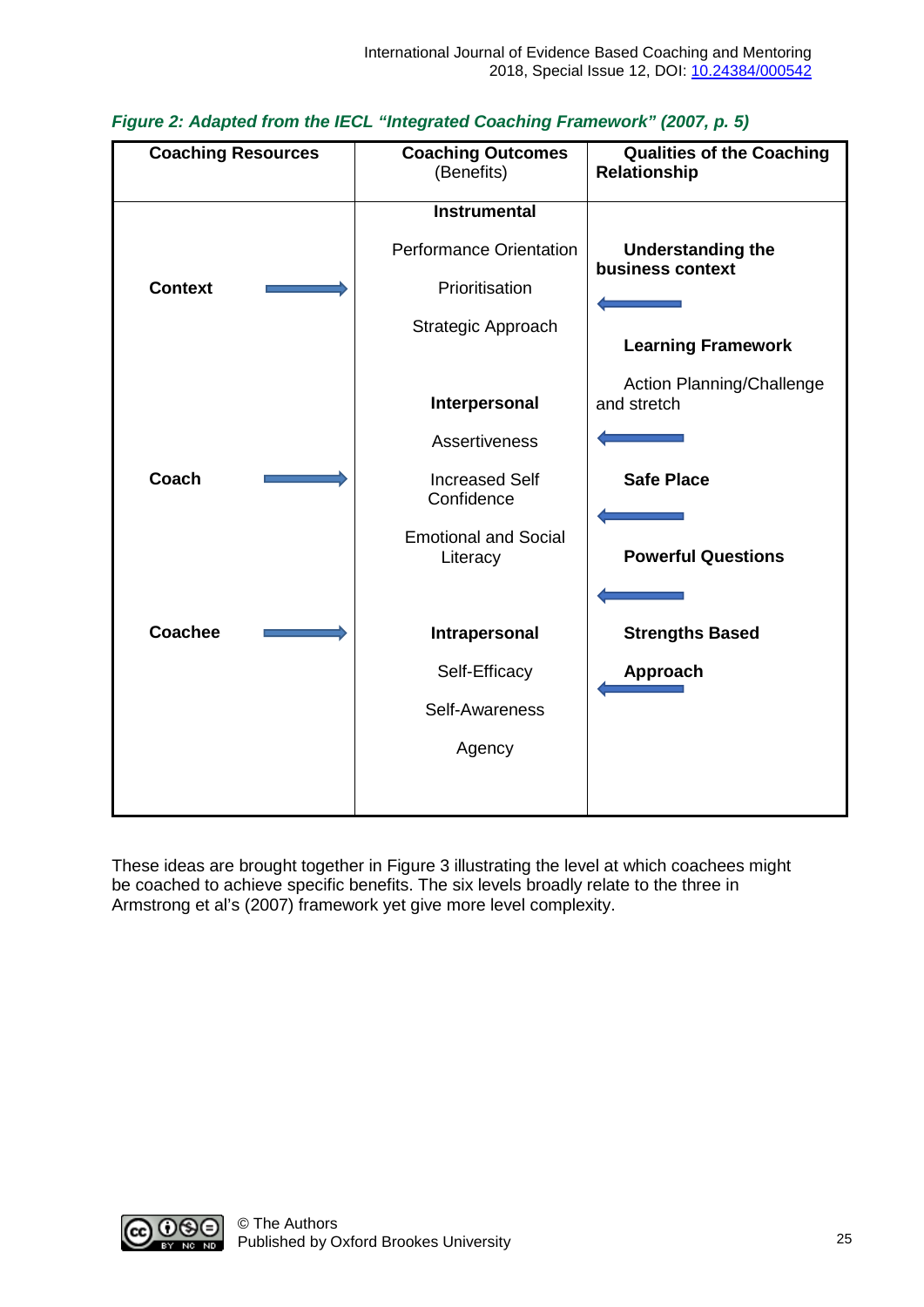#### *Figure 3: Levels at which people experience the world.*



### **Coaching, a Constituent of a Development Programme**

Coaching and training examined by Lawton-Smith and Cox (2007) saw it as a learning continuum when considering the need for coaching as a tool alongside classroom based and action set learning. They suggest "true coaching can only happen when there is no obvious or single answer to the coachee issue [and is about] complementing training" (2007, p. 4).

With regards to studies on coaching combined with training, the literature revealed that these are few, with varied approaches. A pattern emerged in the studies where data from coachees and coaches was used to examine for coaching efficacy. This exposes that efficacy of coaching was seen predominately through the same lens, thus giving very similar perspectives.

The investigator in this research used this opportunity to extend the field of learning and examine behaviours from different perspectives, namely those defined subjectively by the coachees and those objectively observed by their managers.

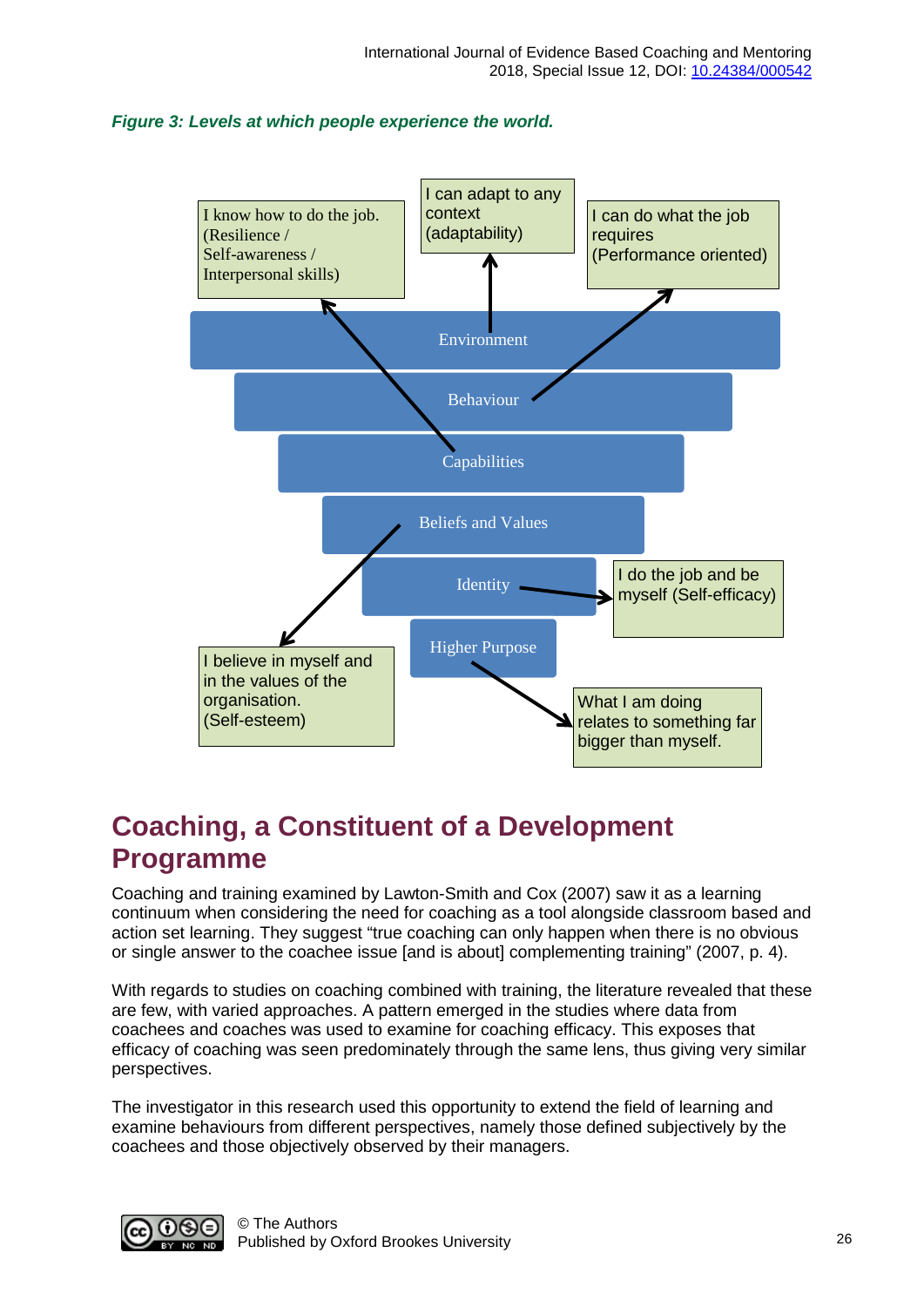# **The Investigation**

Here the objectives of the investigation leading to the research questions are defined. The second section details the investigation design and methodology followed by the data collection and preparation.

#### **Research Objectives and Questions**

As noted above, the investigation context was a cross-government blended leadership development programme for early talent in the government communications service. Building on the programme manager's initial findings of executive coaching experienced by the coachees as successful, greater detail was required on the change in the coachees that it evoked.

In the review of current thinking, six components of executive coaching emerged. This included the common component of a coaching contract between the coach, the coachee and the manager agreeing its purpose and areas of focus. The researcher's interest in this issue was raised on two counts when they joined the programme as a coach. Firstly, as a previous leader in public services where being accountable for how staff used their time was paramount; this was often dealt with by agreeing the purpose of coaching sessions through a three-way meeting that included the manager. Secondly, their course learning led them to understand that three-way contracting was a cornerstone of executive coaching. They were therefore curious about this issue on discovering that it was not the norm amongst the coaches on the programme to underpin their coaching relationship with a three-way contract between the coachee, the coach and manager. Seeking clarity therefore, on the absence of a coaching contract might lead to greater understanding of the necessary components for effective executive coaching.

Less coherence was found in the current thinking was whether the focus of the coaching should solely be business, or could it include personal issues? Did this influence coaching effectiveness?

Another issue revealed in the literature was whether coaching effectiveness was related to the internal level at which coaching took place, as illustrated in Figure 3 above. The final issue was a paucity in research on coaching as part of a multifaceted development process and, of the studies documented, the data sources were entirely via the coachee and the coach.

The objectives of the research were:

- 1. To examine how the focus of the coaching was arrived at.
- 2. To establish the areas of behaviour seen to require development through coaching and what change had been observed as reported by the coachee and by their current or recent manager.
- 3. To seek the view of the coachees and their current or recent manager as to whether the change was due to coaching and if so, why.
- 4. To seek views from the field on the success factors for coaching.

This led to four core research questions:

- 1. How were the coachee's behaviours identified for development through executive coaching? Who was involved?
- 2. What coachee behaviours have changed since starting coaching?
- 3. How do the coachees and their managers know there was change in the coachee's behaviour?

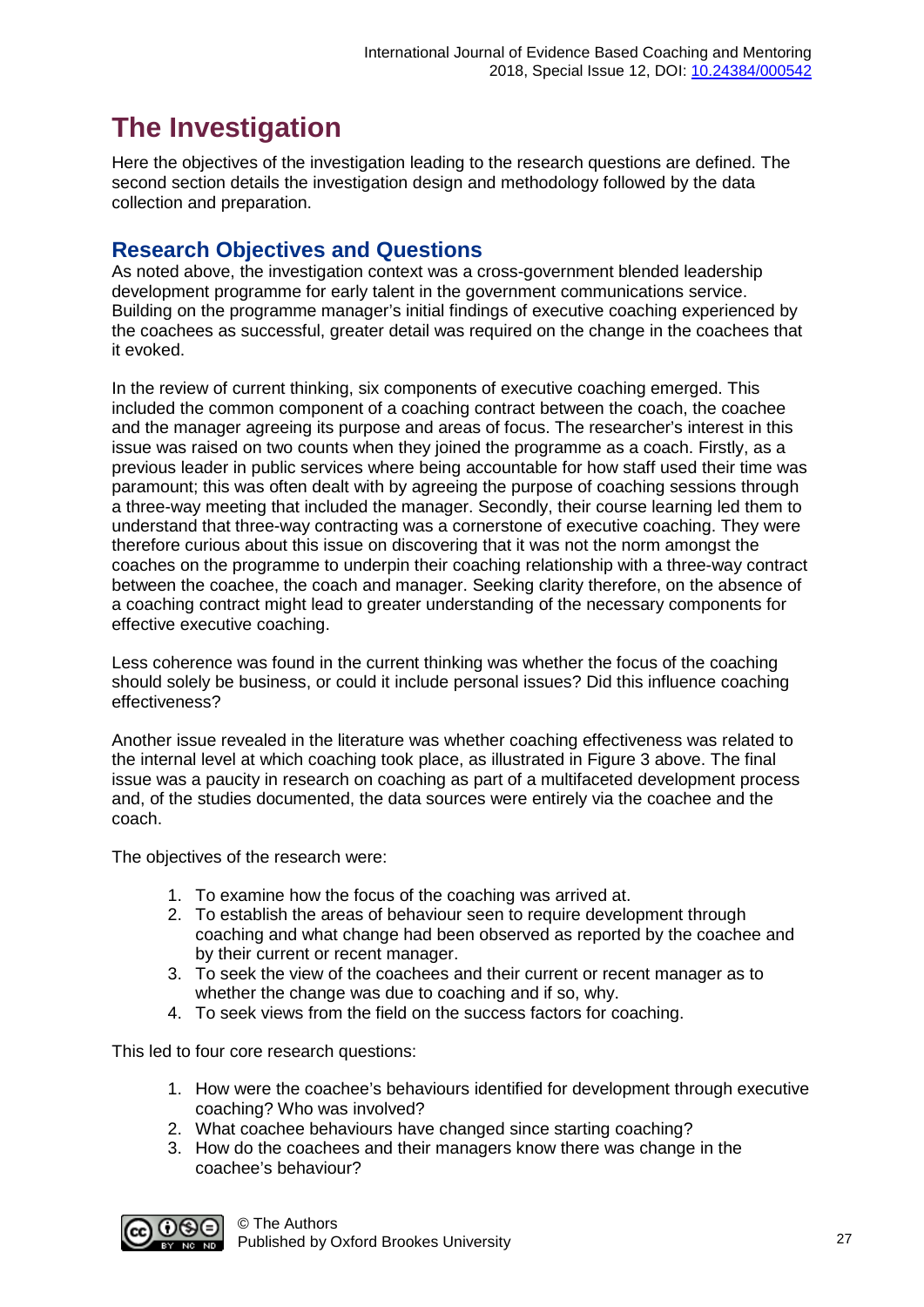4. Does the coachee and/or manager identify the change in the coachee's behaviour as being due to coaching? If so, why?

# **Research Design and Methodology**

The researcher's background was in public service management and, as mentioned, was a coach on the programme at the centre of this study. Whilst they chose not to include their own coachees in the study, they were aware of applying their knowledge and experience in the field and recognised the specific lens they brought to the research process.

The researcher took the role of interpreter (Strake 1995). In the study, they used the epistemological approach of relativist and constructionist as described by Strake (1995). This allowed recognition by the researcher of their perspective enabling them to use a flexible style in data capture. They used a qualitative research methodology and adopted an exploratory design.

# **Limitations to the Investigation**

Whilst the researcher recognised their possible bias, other limitations of the research due to the context, were apparent. There was no opportunity to have a control group or to generate base line data. Of the data generated, the construct validity was reduced through reliance on the memory of interviewees on pre-coaching behaviour.

A further limitation was the small number of coachees on the programme with the pool being further reduced by the availability of managers to interview. An additional constraint was time availability for the interviews. Added to this, whilst access to naturally occurring data was open, it was limited and yielded a small amount of data relating to the coachee's behaviour.

# **Research Design**

Considering the above limitations, the investigator's design options were limited. It required "an approach that: excluded a control, where contemporary material with multiple sources of data were accessible, that enabled the use of generated data where mixed methods of analysis could be used" (Trevillion 2017). The option of using multiple case studies did offer a methodology and design that documents live phenomenon where the "responses and effect on (…) participants are compared in order to draw conclusions" (Hair, Money, Samouel, and Page, 2007, p289). Further, the occurrences of coaching behaviour as experienced or seen by the coachee and their manager in a live context, fitted well with Rose et al (2015) and Yin's (2009) view of the features of case studies. The investigator therefore adopted a design consisting of five coachee and manager dyadic case studies, within a context, where generated and naturally occurring data was available. The steps taken relating to this are illustrated in Diagram 1.

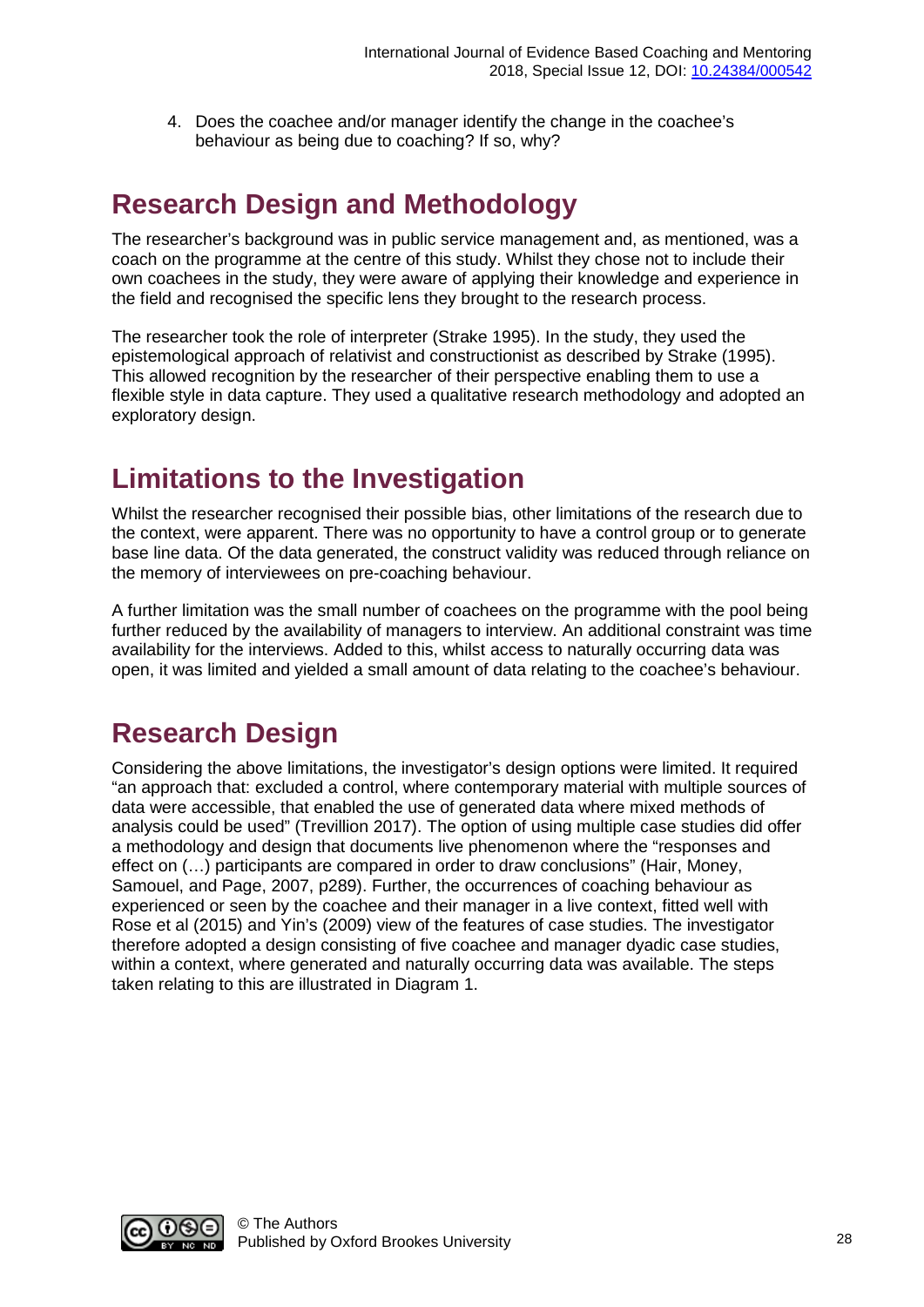





### **Data Management**

After the case study protocol agreement and implementation, data was generated through six interviews with coachees, six with managers and five with stakeholders with an output of 681 minutes of recorded interviews consisting of a total of 78,728 words. The naturally

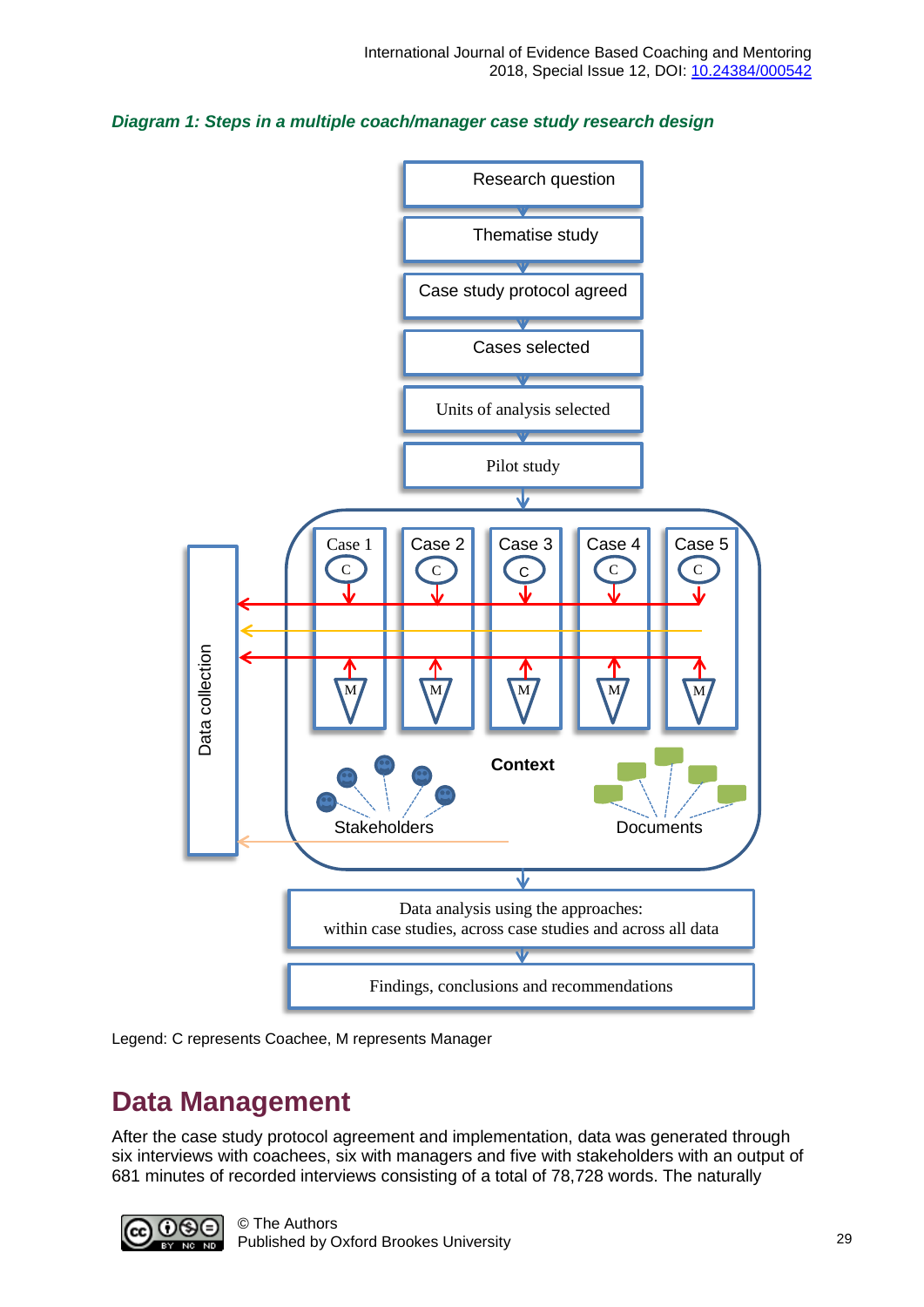occurring data was drawn from eleven documents consisting of participants' applications to the programme, the leadership development guide and leadership development evaluations.

The data was coded labelled through the use of the interviewee's words. During the inductive phase the code numbers expanded, and patterns emerged around the research questions, these were cross checked against the definitions of behaviour in the literature review, aggregated and reduced from 289 on the data accounting sheet to 56 codes. The codes were grouped at a high level under the process of application to the first session of coaching, before and after coaching and, factors identified explaining the success of coaching. Following this, the data were analysed.

# **Findings and Analysis**

Following the findings for each research question there is a discussion on the implications and points to further investigation in the research field that might usefully be pursued.

#### **Question 1**

*How were the coachee's behaviours identified for development through executive coaching? Who was involved?*

As seen in the section on objectives, this question was included to determine whether a three-way coaching contract was in place which identified the coaching agenda and, if not in place, who determined the coaching agenda? Thirdly, did the agenda setter influence the coaching outcome? Having a greater understanding of the nature of the coaching arrangements might relate to whether the coaching met the definition of executive or business coaching.

Miles and Huberman (1994) highlight the complexity of causality with it often not being linear; in this study determining causality was further complicated by reliance on retrospection with three potential variables revealed through the different data sources namely, people, events and documents. Despite this complexity "they consider qualitative analysis to be a very powerful method of assessing causality" (1994, p147).

Data from the stakeholders showed that the behaviours named in the development programme guide were outcomes to be achieved by the whole programme, not specifically by coaching. It emerged through the data that an executive coaching condition as identified through the programme, was that the coachee decides on the areas of focus during coaching. This was validated by a stakeholder (the programme manager) who said, "we were really quite driven [with leaving it up to the coachee to decide] and we would not be pushed on it". The investigation showed that the coachee was the key influence on the choice of behaviours and focus, worked on in coaching, they decided on the agenda for coaching. Please see Diagram 2 which illustrates this. It is of note that in question 4 the findings reveal, as illustrated in graphic 3 that one of the factors of success as defined by coachees in all cases was that it was "my agenda", this gives validity to this finding thus triangulating it.

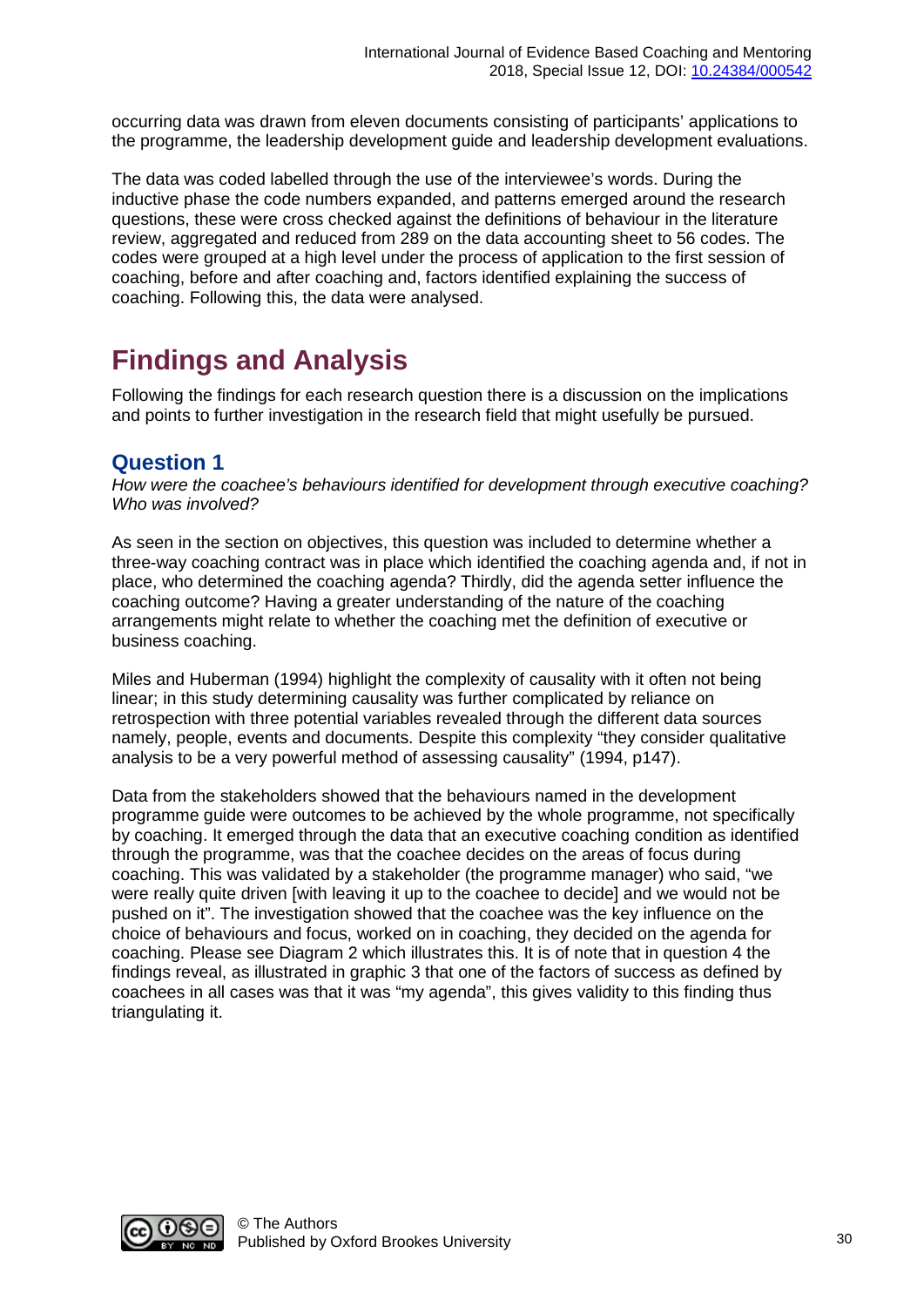



#### **Legend**

Events of potential influence



Documents of potential influence



- Level of influence that was suggested to be high
- Level of influence described as intentionally low (defined in the data)
- Colour coding for a person of potential influence is: red for the original programme lead, blue for manager, green for coachee, purple for coach.
- PM The Programme Manager, identified as stakeholder 2 in the data and text.

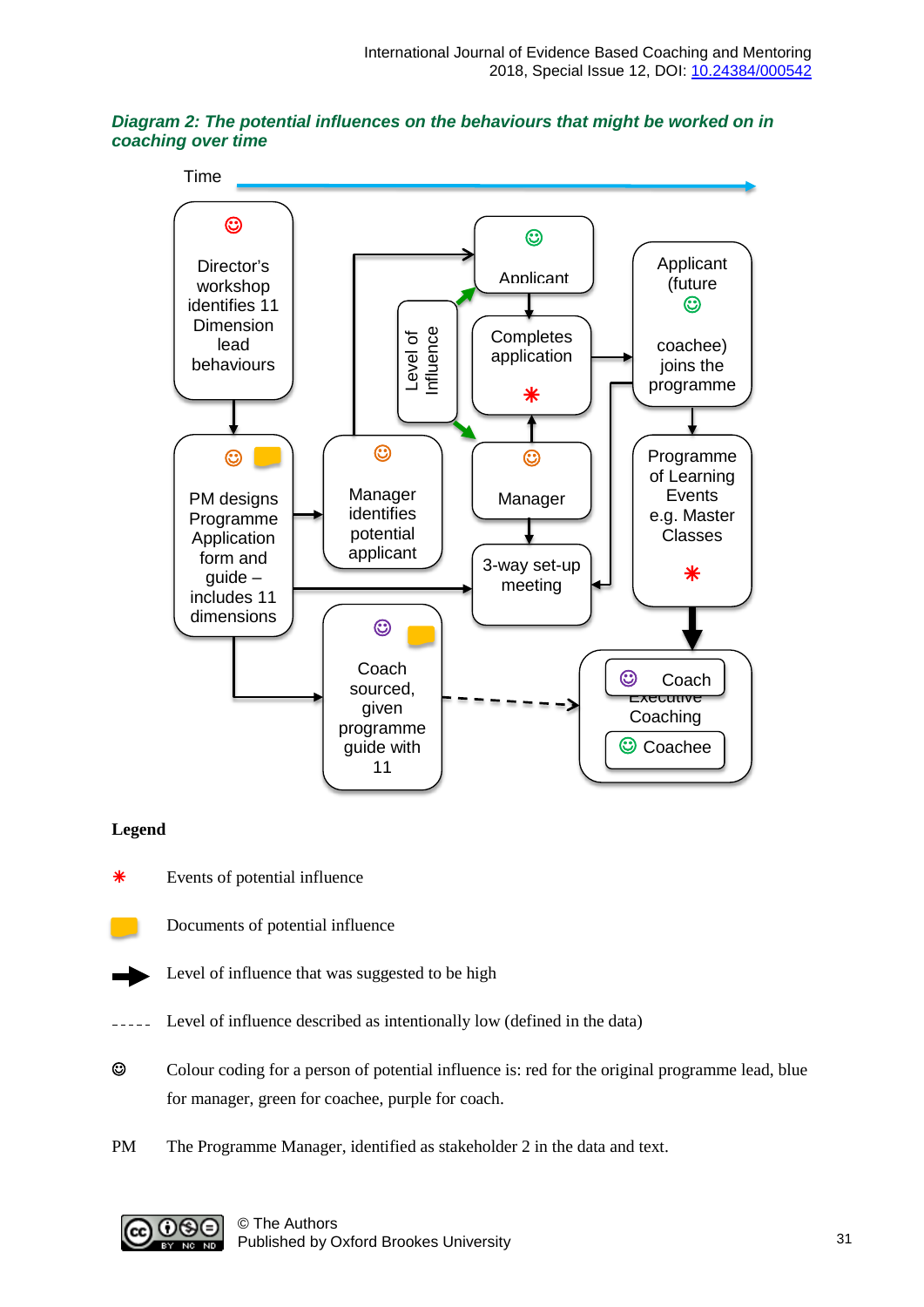Further examination of the data brought detail to the relationship between the coachee, the manager and the development programme manager. In all five cases the coachees, their manager and the programme manager did have a three-way meeting before the start of the programme. This meeting was used to discuss the programme expectations but not the agenda for the coaching. Other contact between the coachee, their manager and the programme manager consisted of updating those involved on the programme and requests for feedback on any issues related to it. There was no data however, on feedback regarding the coaching other than the questionnaire on coaching mentioned above.

Data on contact between the coaches and the managers showed a significant confounding finding, namely that in all cases there were no contacts between the coaches, the coachee's managers and the coachees. The generated data did not follow the trend that emerged in the literature review that highlighted the importance of the three-way contract between the manager, the coachee and the coach which includes an agreement on the coaching goal.

The findings firstly, show that the coachee was the key influence in determining the agenda for coaching, added to this, the data shows that it was intentional that the coachee define the agenda and not the organisation, and by inference, that the coaching focus could be personal and, or relate to how the coachee behaves within the organisation. The implication of this is that it relates positively to the definition of executive coaching in the literature review as illustrated in the components in Figure 1 and does not align with how business coaching is defined. This suggests causality between the stakeholder's influence on the coaching set up with the outcome that coachee defined the focus of the coaching work.

Secondly, as noted above, there was no evidence of three-way contracts between the coach, the coachee and the coachee's manager being in place, a finding that lacked coherence with the literature review. This is discussed further in the overall analysis.

#### **Question 2**

*What coachee behaviours have changed since starting executive coaching?*

This question examines the coachee's change in behaviour as seen by the coachee's manager and self-reported by the coachee following coaching. The naturally occurring data on this question exposed very little in the way of base line data or reported changes; however, the generated data shows common behaviours identified by managers and coachees before coaching, and the outcomes after coaching. These are displayed in such a way that it also simultaneously shows the behaviours and commonality through the within, and across case data comparisons. The commonality within case is notable and shows a coherence of view on the behaviours as outcomes of coaching. The issues and outcomes are illustrated in Graphic 1 and Graphic 2 below.

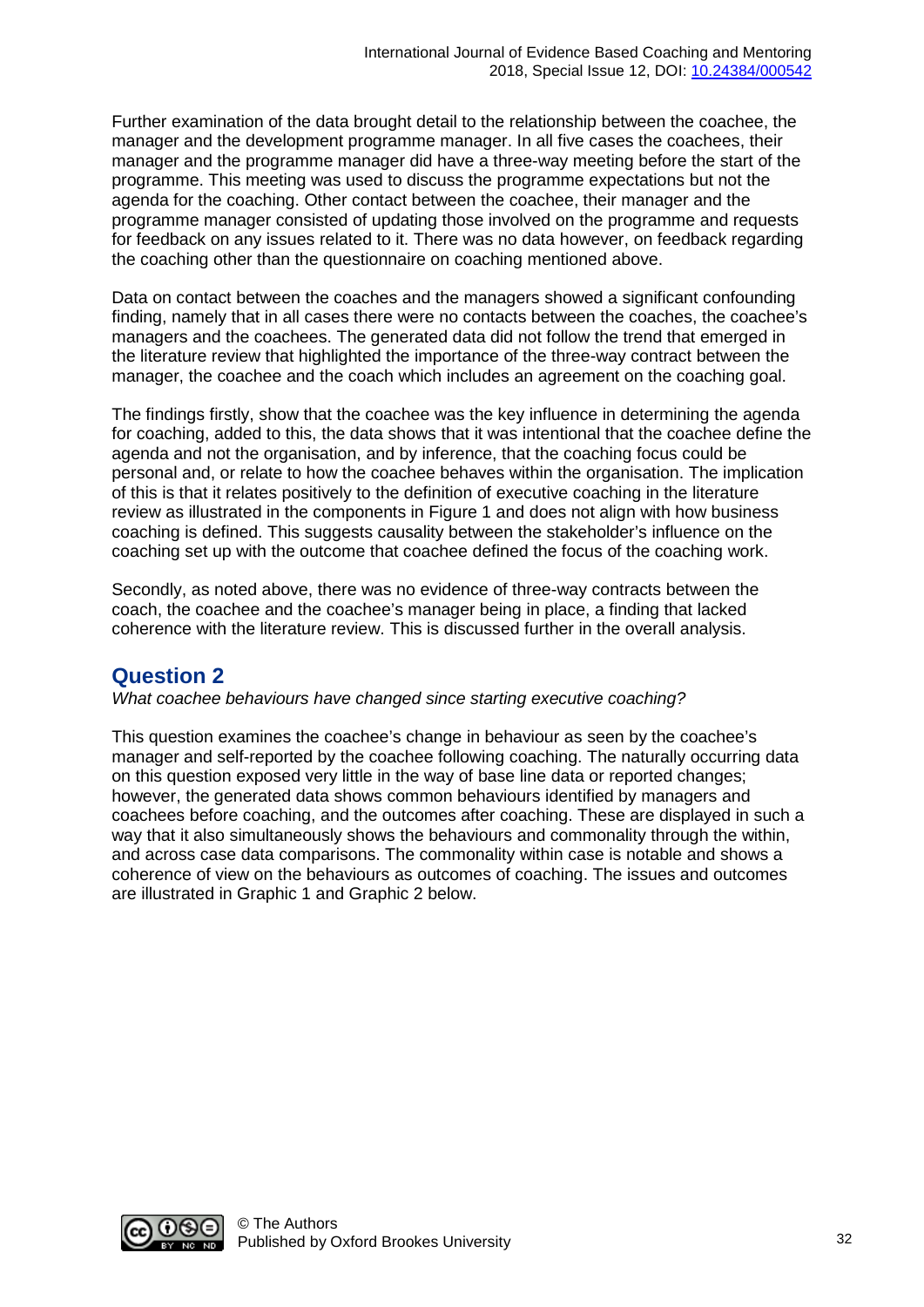#### *Graphic 1: Common issues identified by coachees (self-reported) and by their managers (about the coachee's behaviour) before coaching, across five cases studies.*



*Graphic 2: Common Outcomes identified after coaching by all the coachees (selfreported) and their managers (on the coachee's behaviour) across five case studies.*



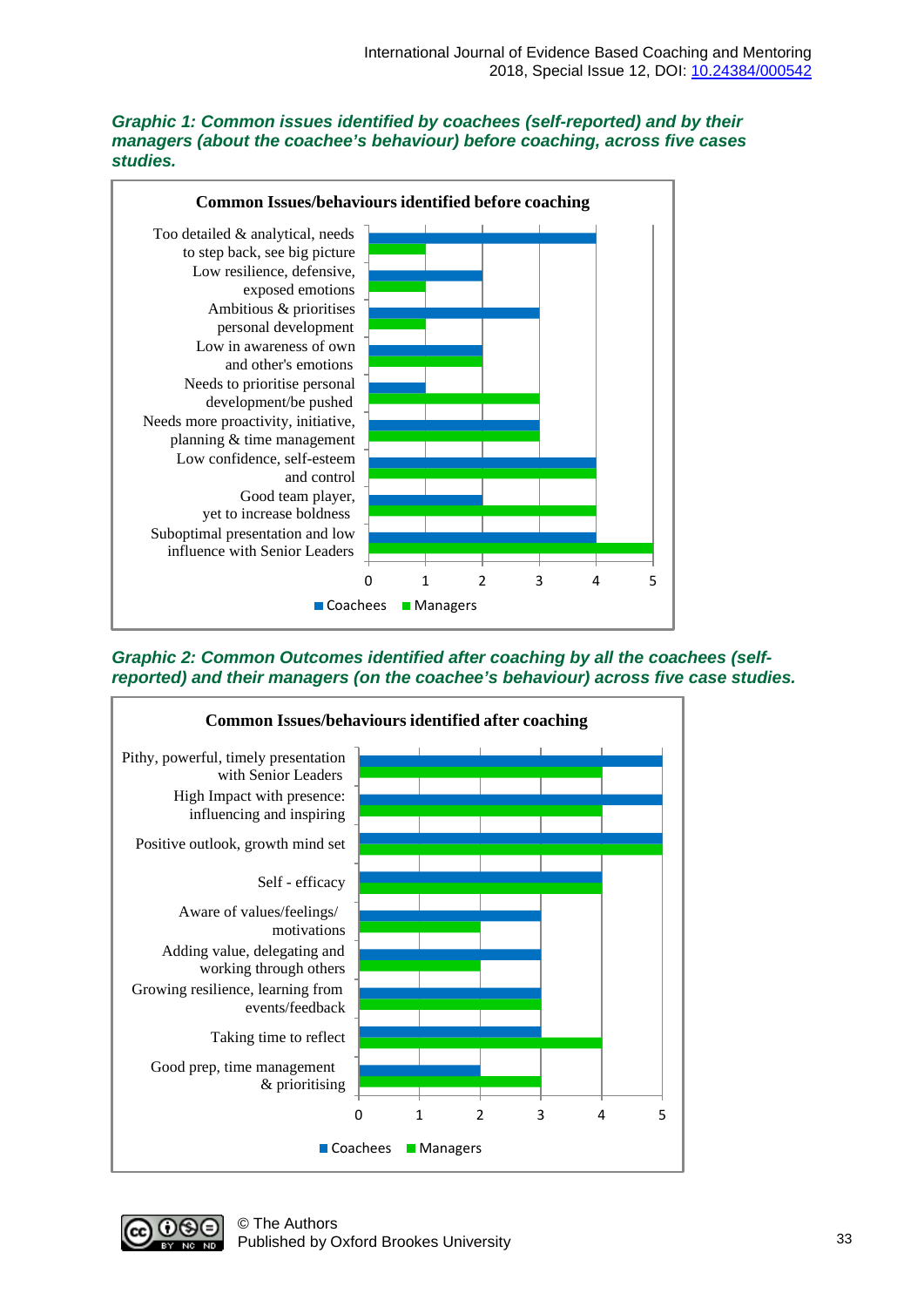On comparing these graphics, the variance of issues between coachee and manager is much greater in Graphic 1 than Graphic 2. The lower range of variance in outcome behaviours is noted in Graphic 2. The data shows the lower level of triangulation across the cases in Graphic 1 which is increased in Graphic 2. Whilst the investigator recognises the number of reportees is small, it indicates a strong finding in the level of within case agreement of common outcomes identified after coaching. Across case agreement regarding coaching outcomes is less strong with two cases out of five showing agreement between coachees and managers on the common outcomes found.

Taking an overview of the findings, of the 9 outcomes identified, all show two within case agreement on the outcomes. That is, both the coachee and the manager identified the same outcome for the coachee.

It is notable however, that the most common issue identified by managers was "suboptimal presentation and low influence and low influence with senior managers". The second most common outcome found in all cases was "self-efficacy". The latter showing a coherence with Baron and Morin's (2010) observation in the literature review, that it is shown to be a benefit of coaching in a number of studies.

Furthermore, the literature review touches on the levels at which people experience the world and the level at which change take place. Figure 3 illustrates that self-efficacy is located at the deep level of identity; similarly, the intrapersonal benefit of growth mind set, found to be an outcome noted in all five cases by the coachees and the managers, is also at a deep level of experience. Dilts (1999) suggests that changes which take place at the deeper levels radiate through all other levels, indicating that these are more transformational. This finding suggests that improved self-efficacy, increased positive outlook and growth mind set might be transformational changes. That these coaching outcomes have been transformational is additionally found in the data in question 4; here the coachees in all five cases indicated that the coaches "dug deep" and in four of the five cases the coachees used the term "sustained beyond the period of coaching". Whilst this does suggest some triangulation of the finding that in all of the cases the coachees developed positive mind sets and in four of the five cases the coachees increased self-efficacy was experienced or observed, causation is only suggested, an issue which is further developed below.

In three cases (60% of the interviewees) there was within, and across case coherence on the findings of coaching growing resilience, learning from feedback and taking time to reflect are all leadership behaviours as identified in the literature review.

#### **Question 3**

*How do the coachees and their managers know there was change in the coachee's behaviour?*

This is answered in conjunction with question 4.

#### **Question 4**

*Does the coachee and/or manager identify the change in the coachee's behaviour as being due to coaching?* 

These questions look at coaching consequences and change causation. Taking one specific outcome, where the coachee displayed "pithy powerful timely presentation with leaders" it is notable that there was within case agreement on this as a finding, in four case studies. A description of the sequence of this change is shown below through following an example of this as an instance.

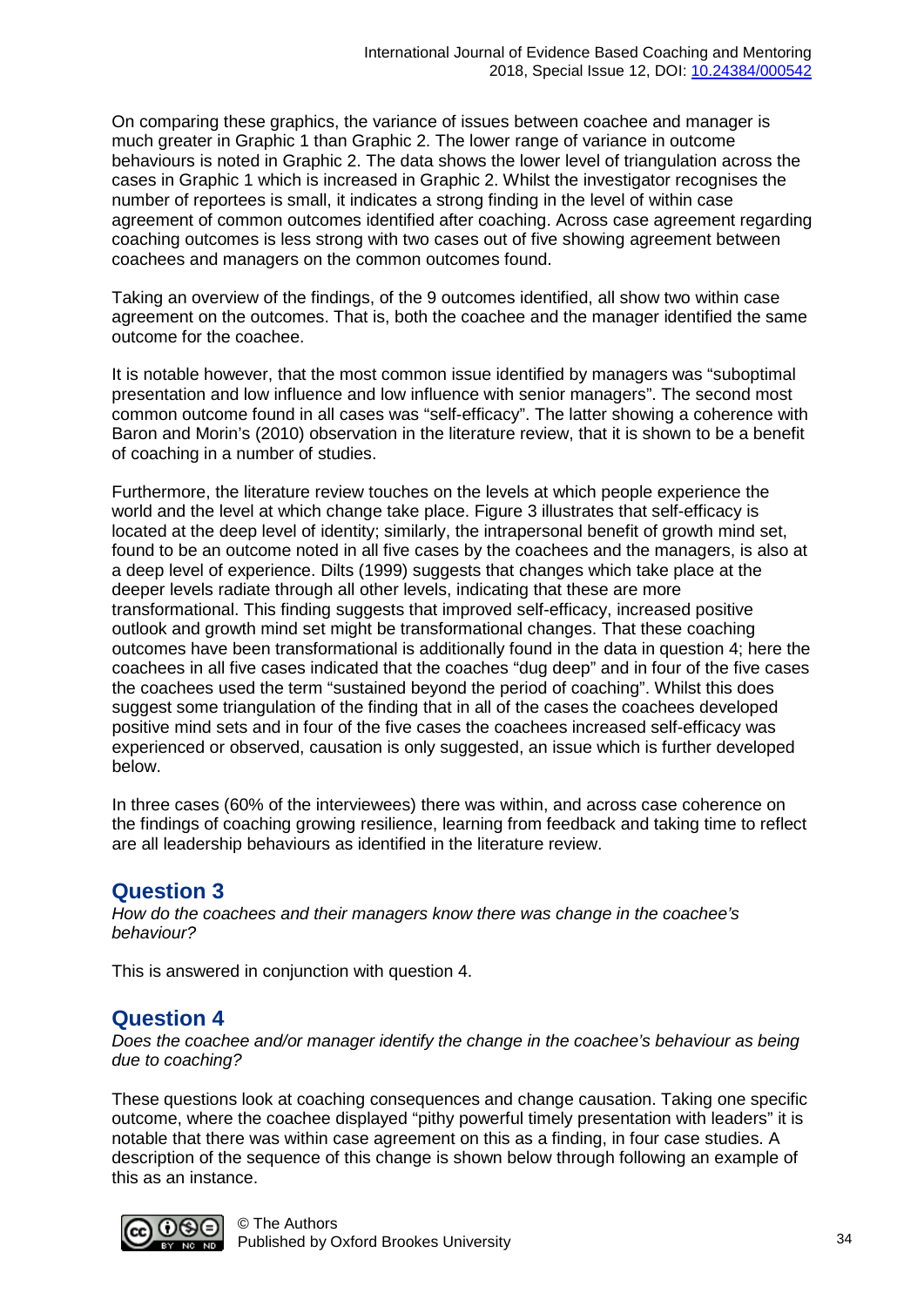The coachee in Case Study 1 identified wanting to improve their presentation in front of senior leaders where they could interject at the appropriate time and give the correct guidance in a succinct way. The manager's view was that presenting in a "pithy powerful" way in front of senior leaders (in this instance, the Minister) was a key leadership behaviour. They gave the example of this prior to coaching where the coachee did not show this during a crucial meeting; here the coachee knew the Chief Executive Officer (CEO) of a contracted agency was not giving accurate information and "railroaded the minister"; instead of interjecting, the coachee "was left speechless" and said nothing.

Following a series of sessions of executive coaching the coachee reported coaching as:

*diving down, dissecting the challenge and facing the blockers … This has [changed me] into now being able to articulate my advice more effectively and control my body language.*

Their manager gave an example of the coachee's behaviour after the coaching:

*At a similar meeting with the minister a year on, another contracted agency CEO was behind on plans and gave half-truths. The coachee pointed out how they were selling short the gravity of the problem, this interjection changed the whole direction of the meeting … It was great to see.*

Similar examples described in Trevillion (2017), drawn from three other cases show data from the coachees and managers on behaviour before and after coaching, illustrating change in the coachee.

Findings on causation were not as definitive. The coachees in all cases were "definite" that the coaching caused the change, yet, of the managers, in two cases they said that it was "definitely the coaching", one said it was "possible" and two managers were of the view that it was "inconclusive". In summary, of the ten people, asked about the causation of change in the behaviour of the coachees, seven stated it was "definitely the coaching". This is suggestive of causation although not definitive.

Further investigation on why the interviewees thought it was the coaching that caused the change is shown in Graphic 3. It charts the success factors as seen by the coachees and Figure 4 shows the aggregated views from all the data on the conditions that enabled coaching success. As mentioned above it is noteworthy that all coachees stated the coaching "dug deep". Digging deep, as mentioned above suggests coaching taking place and being more transformational. This is supported further by the finding that in four cases, coachees noted sustained change after coaching. Added to this, three coachees noted that coaching created a "conceptual shift" in them. One coachee commented:

*Coaching has been one of the success stories of the programme … what (it …) can offer has been quite a revelation. There is a more immediate action plan but at a more subliminal level there is the constant widening of your perspective as a leader … it's a period of osmosis on the bigger fundamental themes.*

Another comment by a coachee being: "From when I joined, I've definitely made huge changes (…) I have had feedback that from 18 months ago until now I have completely changed"

Overall findings on the factors of success, as seen in Graphic 3 below, show commonality in all five cases on three factors, both within and across the cases and on four factors, both within and across five cases. This is strongly suggestive of the success of the coaching as seen by both the coachee and managers. This was supported by the narrative above. Figure

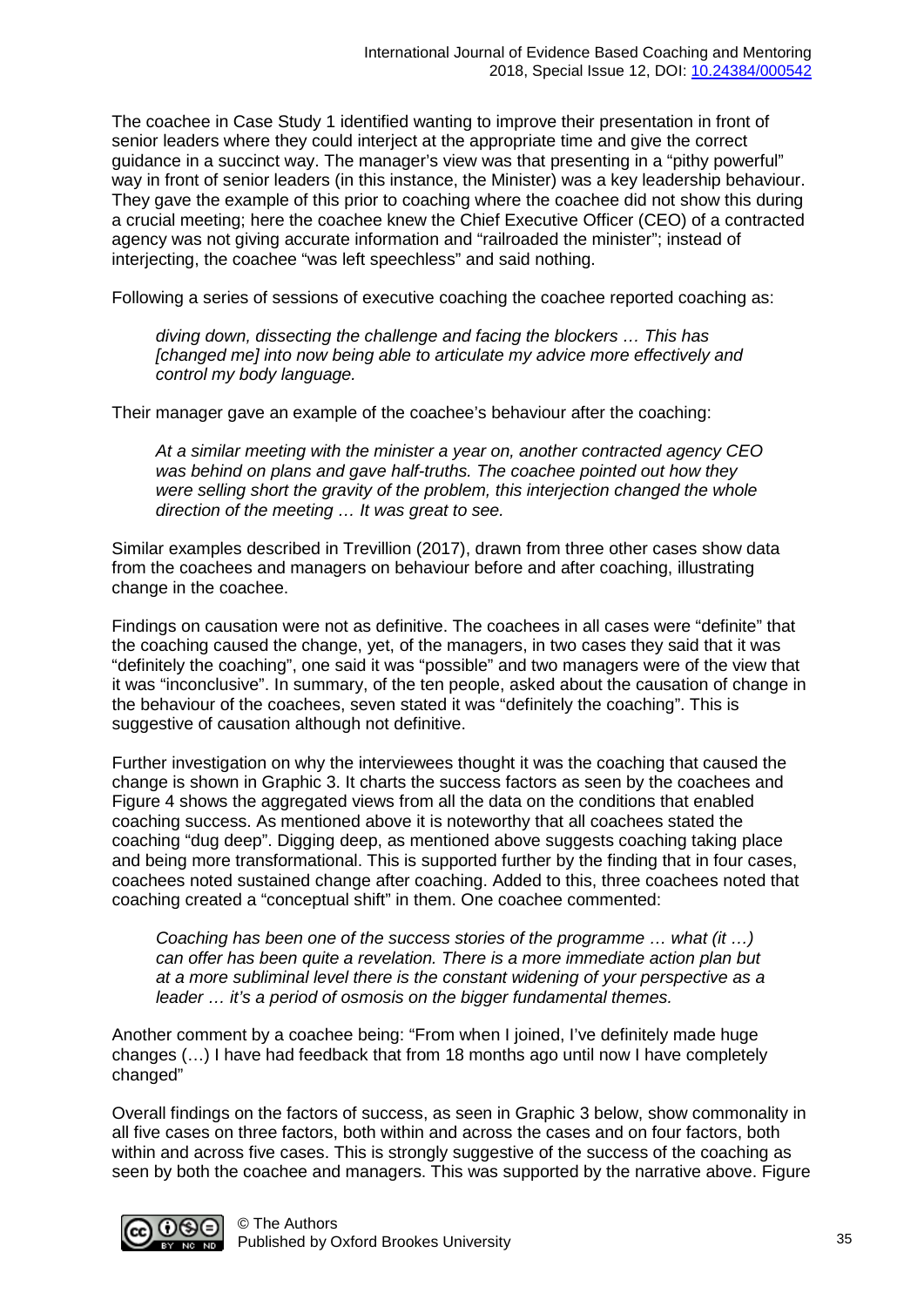4 shows the aggregated findings from the generated data on the conditions that were met to enable coaching success, this is indicative of a causal relationship between the success of coaching and wider overarching conditions.





#### *Figure 4: Conditions met to enable change through coaching*



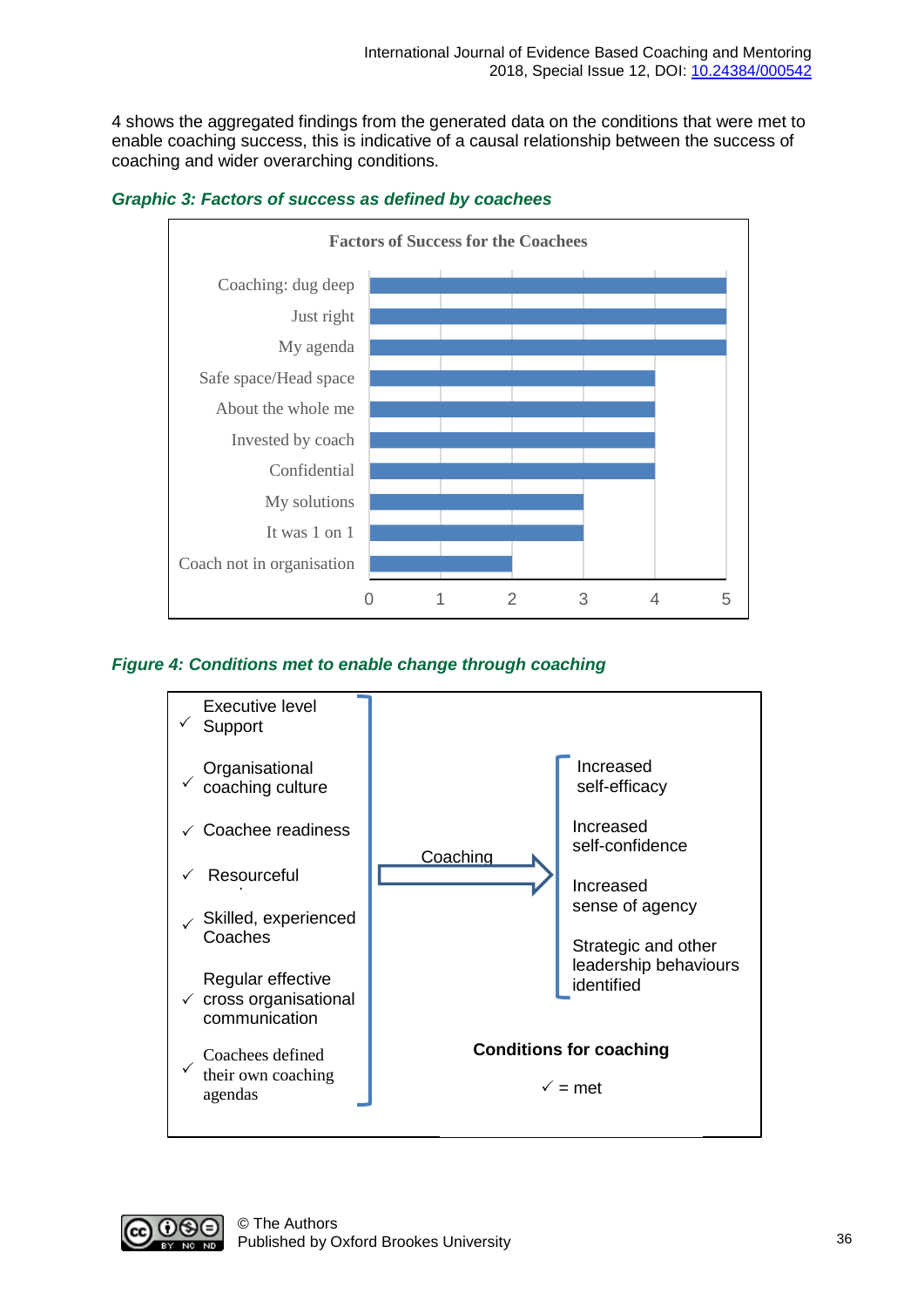In summary, the analysis of these finding has been varied, however, triangulation was possible in question 1, thus strengthening validity. They reveal nine different leadership behaviours identified as outcomes, four being coachee self-reports, confirmed by their managers and the same four behaviours common across all five cases.

The finding on the absence of a coaching contract, in contrast to the presence of a contract described in the literature as a common characteristic of executive coaching, was strong and a confounding finding. This is an interesting contribution to the discussion on the necessary components of executive coaching. Sherman and Frees, 2004; Hay, 2007; Turner and Hawkins, 2016 all suggest the purpose of the coaching contract being to clarify relationships and identify the coaching outcomes. The findings in question 1 point to relationships being clarified through the three-way agreements made between the coachee, their manager and the programme manager, supported by the follow up communication between these three people thus fulfilling the first purpose identified instead. With regard to the focus of the work in coaching, the findings affirm that the coachee, in all cases, decided on this. Even though only one of these two components of executive coaching were in place, there was no evidence that the effectiveness of coaching was compromised. The mode of coaching fits with the definition of executive coaching, the key component being that the focus of the work can be business related and/or personal.

The researcher recognised two main limitations in the findings; the small amount of naturally occurring data, not usual in case studies and, the similarity of the case studies. Despite this, the cases show coherence of findings on the outcomes defined by the coachees and some coherence in agreement with the coachees by their managers.

Turning to the level of coaching (the coachees identifying in all cases that the coaching "dug deep"), it is of note that, in the literature review discussion on the level at which coaching takes place, suggests that the more internal the level, the greater transformational effect the coaching has; studies on this apparently strong causal relationship were few. This study does add to the debate however its limitations, highlighted by the investigator, point to this being an area that might benefit from further study. A longitudinal, more in depth investigation including a focus on the nature of the coaching endeavour, at best with a control group, would add to the field of knowledge of executive coaching process and its outcomes.

### **Discussion and Conclusion**

This investigation uses five dyadic case studies, to identify the impact of executive coaching. It examines aggregated generated data gathered through interviews focusing on four questions, of coachees, their managers and stakeholders within the coaching context, and naturally occurring data from documents. Findings on the impact of coaching on the coachees and the leadership behaviours developed through coaching were highlighted. Factors of success as identified by the coachees and conditions that were met to enable coaching emerged through the investigation.

The use of dyadic case studies was unusual, yet appropriate in the environment of this investigation. The generated data source was rich and revealed unintended findings, thus extending the body of knowledge available to the field of coaching particularly in the debate on the nature and necessary components of executive coaching. This study illustrates the beneficial use of the case study design and by including the coachee and their manager enabled the combination of self-reports and observed reports on leadership behaviour, which in many instances showed coherence.

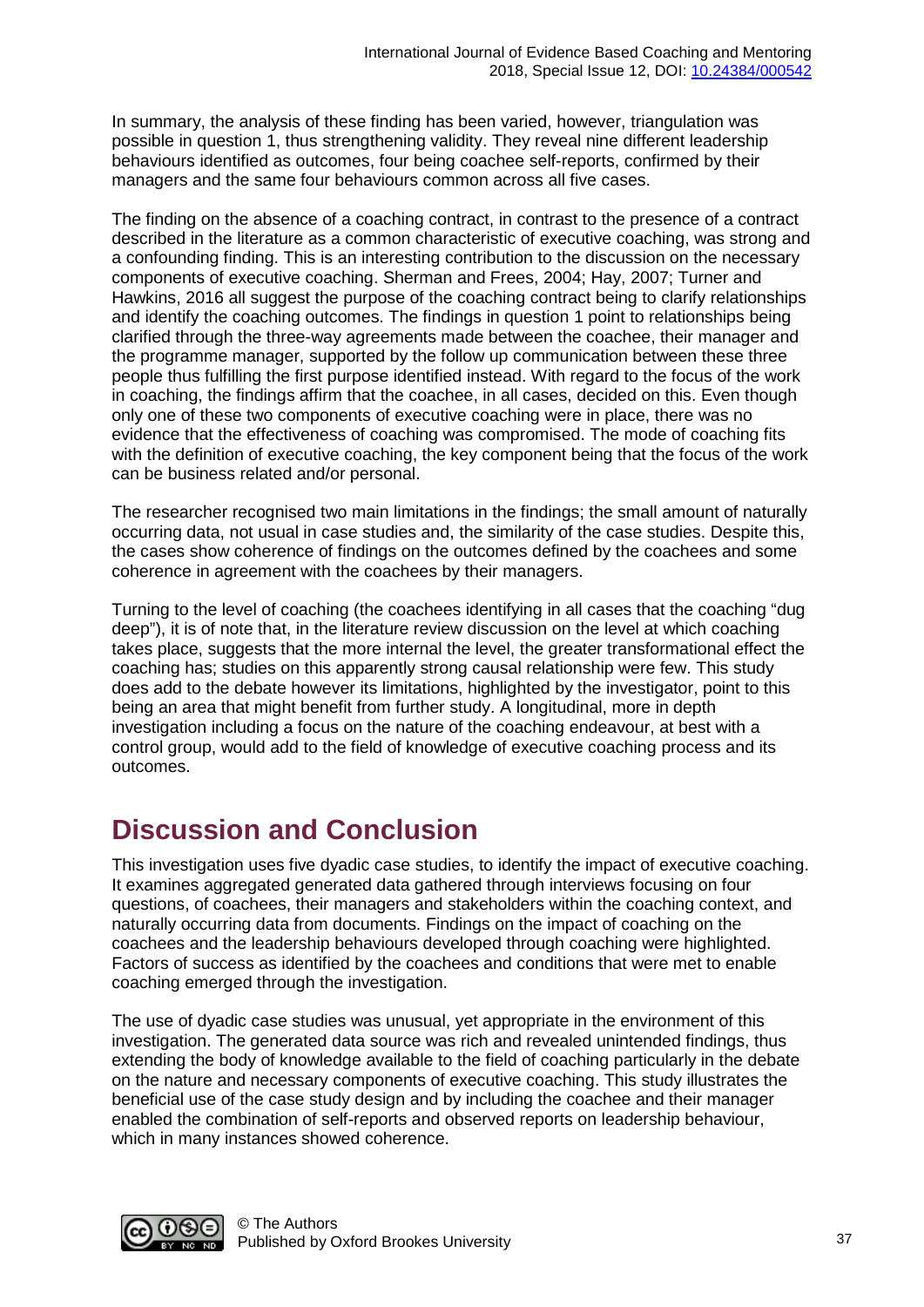Although the investigation only included a small number people needing to acquire leadership shills to equip them for the future, it identified a number of leadership behaviours described by the coachees and their managers, likely to have been gained by the coachees, through coaching. In the context of this study, the organisation's intention was to invest early in their talent before they develop behaviour patterns that compromise their leadership and, to enable them to develop leadership behaviours at an early stage to take through the organisation; this examination on the impact of executive coaching, in particular, suggests that this was successful and therefore it positively contributes to practice in the field of executive coaching.

Further research in the area of the level at which the coachee and the coach work might enable a greater understanding of the intended coaching outcome and the type of coaching to use, be it business or executive, to achieve it. This study touched lightly on this relationship, a more in depth longitudinal investigation in to this area might well be of benefit to the field.

Despite this investigation being contextualised in the field of government operating in a global setting, the findings are transferable to large organisations in all sectors. Added to this, it points to the transformational nature of executive coaching at a deep level; this is of significance. Whilst the study does have limitations, its significance lies in identifying leadership behaviours developed as an impact of executive coaching.

# **References**

- Armstrong, H., Melser, P. and Tooth, J. (2007). Executive Coaching Effectiveness: a pathway to self-efficacy. Institute of Executive Coaching and Leadership. Retrieved 14th November 2016 from https://www.researchgate.net/profile/Hilary\_Armstrong4/publication/252347641\_Executive\_Coaching\_Ef fectiveness\_a\_pathway\_to\_self-efficacy/links/54ca0eb80cf2002b93ca9b92.pdf
- Association for Accredited Executive coaching (2017). APECS Accredited Executive Coach. Retrieved 5<sup>th</sup> May 2018 from

<https://www.apecs.org/apecs-accredited-executive-coach-category-description>

- Association for coaching (2017). Coaching defined Retrieved 28<sup>th</sup> January 2017 from: http://www.associationforcoaching.com/pages/publications/papers-and-articles/summary-report
- Bandura, A. (2012). On the functional properties of perceived self-efficacy revisited. Journal of Management, 38(1), 9-44.
- Baron, L. and Morin, L. (2010). The impact of executive coaching on self‐efficacy related to management soft‐ skills. Leadership & Organization Development Journal, 31(1), 18-38.
- Bluckert, P. (2005). Critical factors in executive coaching the coaching relationship. Industrial and Commercial Training, 37(7), 336-340.
- Bluckert, P. (2006). Psychological dimensions of executive coaching. Maidenhead, Berkshire: Open University Press.
- Bossons, P., Riddell, P. & Sartain, D. (2015). The Neuroscience of leadership coaching: Why the tools and techniques of leadership coaching work. London, United Kingdom: Bloomsbury Publishing PLC.
- de Haan, E., Duckworth, A. Birch, D. and Jones, C. (2013). Executive coaching outcome research: The contribution of common factors such as relationship, personality match, and self-efficacy. Consulting Psychology Journal: Practice and Research, 65(1), 40-57.
- Dilts, R. (1999) Sleight of mouth. Capitola, California: Meta Publications.
- Government Communication Service (2016). Early talent programme. Retrieved 15<sup>th</sup> November 2016 from <https://gcs.civilservice.gov.uk/professional-development/early-talent-programme/>
- Government Communication Service (2015). Modern communications operating Model. Retrieved 17th October 2016 from [https://gcs.civilservice.gov.uk/wp-content/uploads/2015/11/6.1288\\_CO\\_CP\\_Modern-Comms-Team-](https://gcs.civilservice.gov.uk/wp-content/uploads/2015/11/6.1288_CO_CP_Modern-Comms-Team-Document_for-print-FINAL-2-2.pdf)[Document\\_for-print-FINAL-2-2.pdf.](https://gcs.civilservice.gov.uk/wp-content/uploads/2015/11/6.1288_CO_CP_Modern-Comms-Team-Document_for-print-FINAL-2-2.pdf)
- Grant, A., Curtayne, L. and Burton, G. (2009). Executive coaching enhances goal attainment, resilience and workplace well-being: A randomised controlled study. Journal of Positive Psychology, 4(5), 396-407.

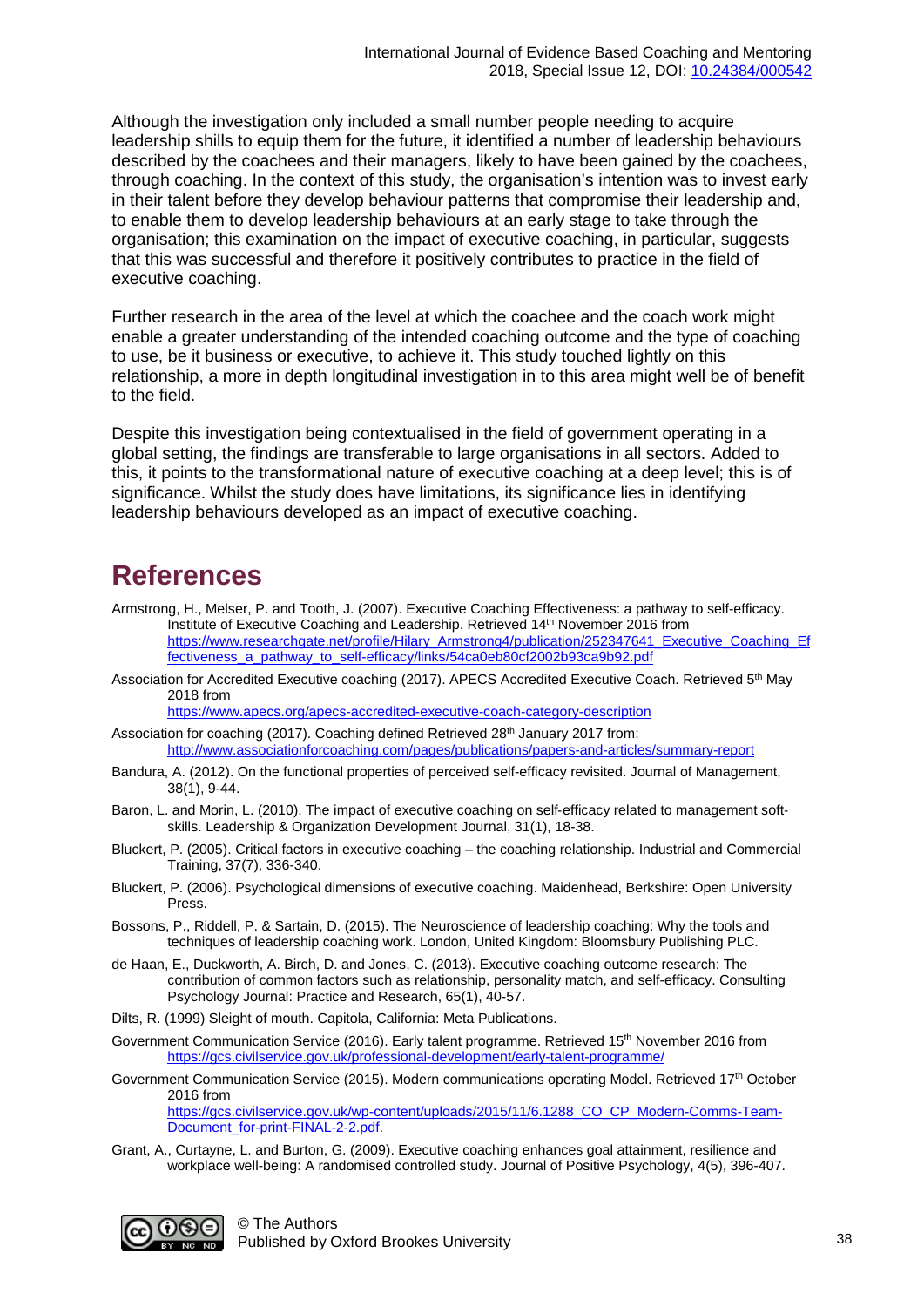Hair, J. F. Jr, Money, A. H., Samouel, P. and Page M. (2007*). Research Methods for Business*. Chichester: John Wiley and Sons Ltd.

Hardingham, A. (2004). *The Coach's Coach. Personal development for personal developers*. London: CIPD.

- Hawkins, P. and Smith, N. (2007). *Coaching, mentoring and organizational consultancy: supervision and development.* Maidenhead, England: Open University Press.
- Hay, J. (2007). *Reflective practice and supervision for coaches (coaching in practice).* Maidenhead: Open University Press.
- ICF Global Coaching Study PricewaterhouseCoopers (2016). *Executive summary* [on line] Retrieved 16th October 2016 from

http://coachfederation.org/2016study

- Jones, R. J., Woods, S. A. & Guillaume, Y. R. F. (2016). The effectiveness of workplace coaching: A metaanalysis of learning and performance outcomes from coaching. Journal of Occupational and Organizational Psychology, 89, 249–277.
- Kombarakaran, F. A., Yang, J. A., Baker, M. N. & Fernandes, P. B. (2008). Executive coaching: It works! *Consulting Psychology Journal: Practice and Research*, 60(1), 78-90.
- Lawton-Smith, C., & Cox, E. (2007). Coaching: Is it just a new name for training? International Journal of *Evidence Based Coaching and Mentoring*, (Special Issue Summer), 1-9.
- Mann, C. (2016). *Strategic trends in the use of coaching*. 6th Ridler Report. London: Ridler & Co Ltd
- Maxwell, A. and Bachkirova, T. (2010). Applying psychological theories of self-esteem in coaching practice. *International Coaching Psychology Review*, 5,16-26.
- McDermott, I. (2016). NLP Coaching in J. Passmore (Ed.) *Excellence in coaching*. 3rd ed. London: Kogan Page Ltd.
- Miles, M. B. and Huberman, A. M. (1994). *Qualitative data analysis* California: Sage Publications Inc.
- Olivero, G., Bane, K. D. & Kopelman, R. E. (1997). Executive coaching as a transfer of training tool: Effects on productivity in a public agency. *Public Personnel Management*, 26(4), 461-469.
- Ortis, I., and Cummins, I. (2013). The Age of Austerity: A review of public expenditures and adjustment measures in 181 countries. Initiative for Policy Dialogue and the South Centre Working Paper, March 2013. Retrieved 2nd May 2018 from <http://ssrn.com/abstract=2260771>
- Oxford English Dictionaries (2016). Retrieved 24<sup>th</sup> November 2016 from https://en.oxforddictionaries.com/definition/value
- Pemberton, C. (2015). *Resilience: A practical guide for coaches*. Maidenhead, United Kingdom: Open University Press.
- Psychology Dictionary. (2017). What is BEHAVIOR? Definition of BEHAVIOR (Psychology Dictionary). Retrieved 11 March 2017 from

http://psychologydictionary.org/behavior/

Rose, S., Spinks, N. and Canhoto, A. (2015). *Management research: Applying the principles*. London, United Kingdom: Routledge.

Silverman, D. (2000). *Doing qualitative research: A practical handbook*. Thousand Oaks, CA: SAGE Publications.

Sherman, S. and Freas, A. (2004). The wild west of executive coaching. *Harvard Business Review*. Retrieved 18th November 2016 from http://www.executivecoaching.com/wp-content/uploads/2012/04/WildWest.pdf

- Spencer, L. (2011). Coaching and training transfer: A phenomenological inquiry into combined training-coaching programmes. *International Journal of Evidence Based Coaching and Mentoring*, (1), 1-18.
- Soanes, C. and Stephenson, A. (ed) (2005). *Oxford dictionary of English*. Oxford: Oxford University Press
- Stake, R. (1995). *The art of case study research: Perspectives on practice*. Thousand Oaks, CA: Sage Publications.
- Stankov, L., Lee, J., Luo, W. and Hogan, D. (2012). Confidence: A better predictor of academic achievement than self-efficacy, self-concept and anxiety? *Learning and Individual Differences*, 22(6), 747-758.
- Stern, L. (2004). Executive Coaching: A Working Definition. *Consulting Psychology Journal: Practice and Research,* 56(3), 154-162.
- Trevillion, F. (2017). Behaviour change through executive coaching, part of a cross government development programme; examined through cast studies of coachee/manager dyads. Unpublished. Retrieved 18 March 2018 from
	- https://www.henley.ac.uk/about-us/academic-resource-centres-arc
- Turner, E. and Hawkins, P. (2016). Multi-stakeholder contracting in executive/business coaching: an analysis of practice and recommendations for gaining maximum value. International Journal of Evidence Based